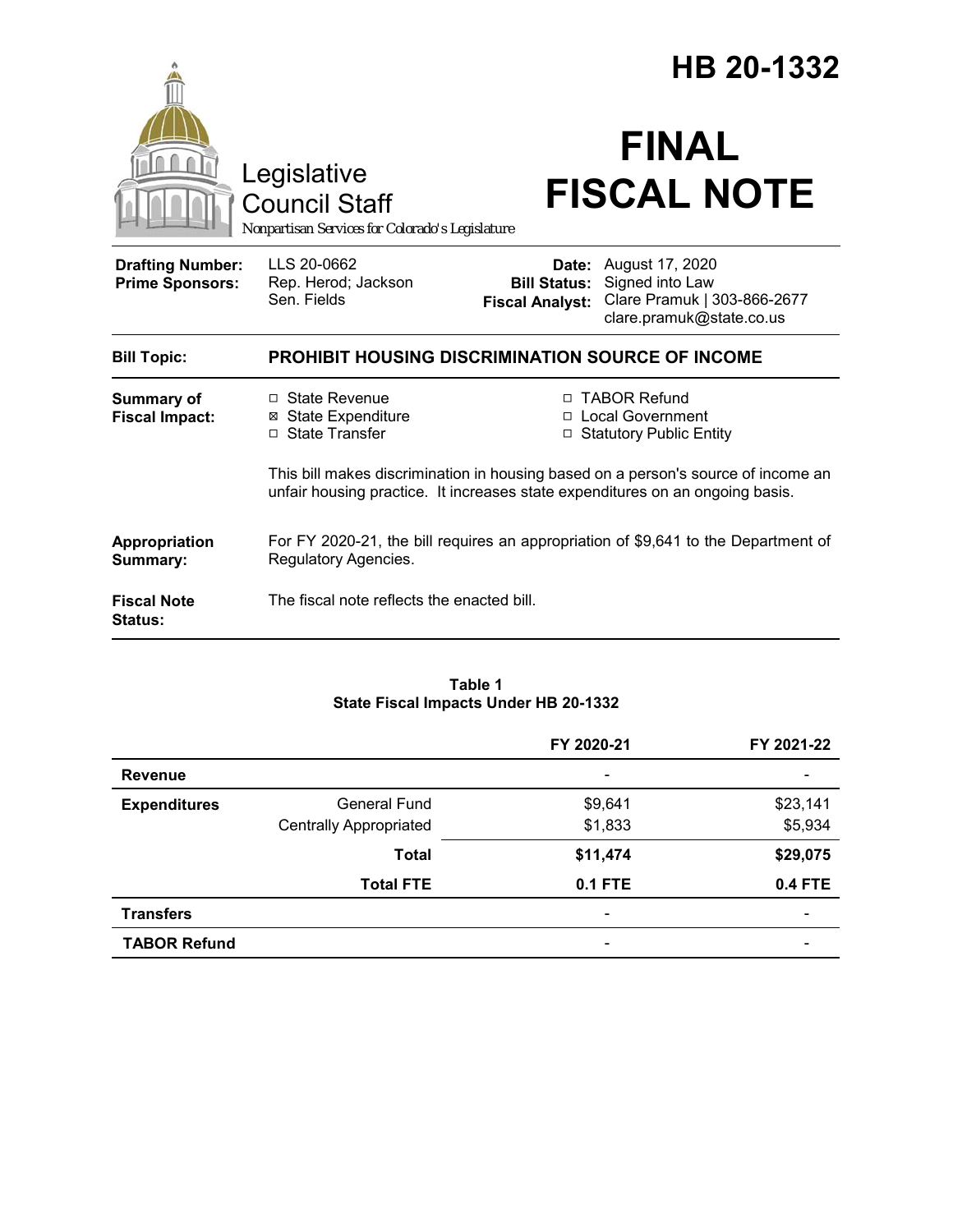August 17, 2020

# **Summary of Legislation**

This bill prohibits discrimination in housing based on a person's source of income and makes such discrimination an unfair housing practice. The source of income must be lawful and verifiable including income from any lawful profession or occupation and from any government or private assistance, grant, or loan program. A landlord cannot refuse to rent or lease housing, refuse to show housing, refuse to transmit an offer to rent or lease, advertise that the rental or lease is limited based on source of income, or deny that housing is available in order to discriminate against someone based on their source of income. If the initial payment is not made in a timely manner, the landlord may exercise any right or pursue any remedy available under law.

Landlords with three or fewer units of housing for lease or rent are exempt from the bill's requirements. Landlords who own five or fewer single family rental homes and no more than five total rental units including any single family homes, are not required to accept federal housing choice vouchers for a single family home.

# **Background**

The Colorado Civil Rights Division (CCRD) enforces the Colorado Anti-Discrimination Act which includes unfair housing practices. Aggrieved individuals who believe they have been discriminated against based on their protected class status have one year from the last date of discriminatory harm to file a complaint with the CCRD and two years to file a court action.

## **State Expenditures**

This bill will increase General Fund expenditures for the CCRD in the Department of Regulatory Agencies by \$11,474 and 0.1 FTE in FY 2020-21 and \$29,075 and 0.4 FTE in FY 2021-22. It may also increase workload in the Judicial Department. These costs are shown in Table 2 and explained below.

|                                          | FY 2020-21 | FY 2021-22 |
|------------------------------------------|------------|------------|
| <b>Department of Regulatory Agencies</b> |            |            |
| <b>Personal Services</b>                 | \$9.641    | \$23,141   |
| Centrally Appropriated Costs*            | \$1,833    | \$5,934    |
| <b>Total Cost</b>                        | \$11,474   | \$29,075   |
| <b>Total FTE</b>                         | $0.1$ FTE  | $0.4$ FTE  |

### **Table 2 Expenditures Under HB 20-1332**

 *\* Centrally appropriated costs are not included in the bill's appropriation.*

**Colorado Civil Rights Division.** Based on experience with similar prohibitions in other states, the fiscal note assumes that the equivalent of 10 percent of the total number of housing complaints (159) filed with the CCRD will be related to housing discrimination based on source of income, which comes to 16 complaints per year. Because the bill is effective January 1, 2021, only 8 complaints are expected in FY 2020-21. The CCRD will add 0.3 FTE of a compliance